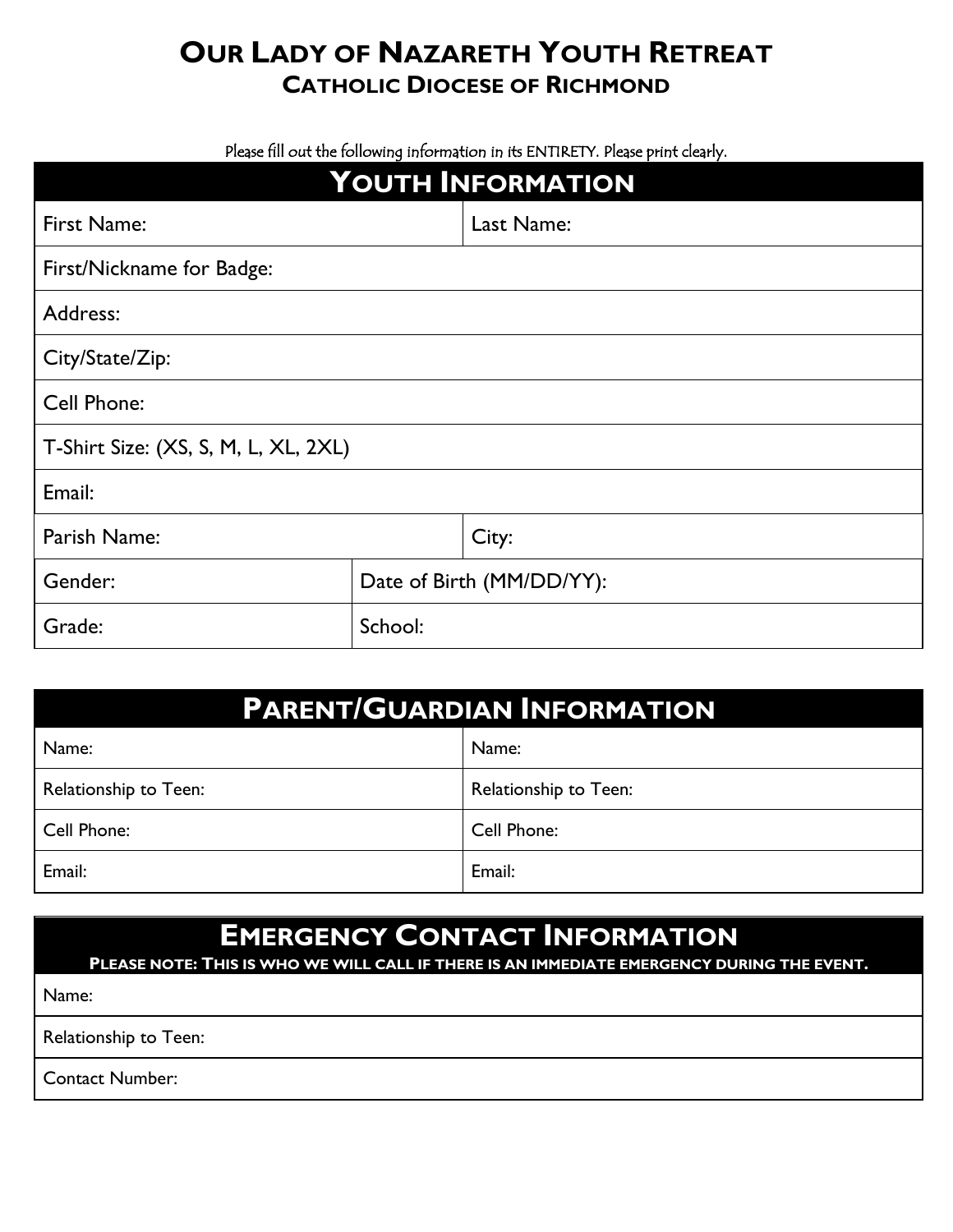## **OUR LADY OF NAZARETH YOUTH RETREAT**

**Medical Information and Release Form**

*All information is kept private and confidential*

#### **Name of Participant:** \_\_\_\_\_\_\_\_\_\_\_\_\_\_\_\_\_\_\_\_\_\_\_\_\_\_\_\_\_\_\_\_\_\_\_\_\_\_\_\_\_\_\_\_\_\_\_\_\_\_\_\_\_\_\_\_\_\_\_\_\_\_

| <b>MEDICAL INFORMATION</b>                                                                                                                                                                                                            |                                                                                                                                                                                                                                                                                                                                                                                                                                           |  |  |
|---------------------------------------------------------------------------------------------------------------------------------------------------------------------------------------------------------------------------------------|-------------------------------------------------------------------------------------------------------------------------------------------------------------------------------------------------------------------------------------------------------------------------------------------------------------------------------------------------------------------------------------------------------------------------------------------|--|--|
| In many cases, our staff and volunteers are not familiar with the medical, physical, and/or emotional history of each participant.<br>Please share ANY information relating to the participant in detail. BE AS SPECIFIC AS POSSIBLE. |                                                                                                                                                                                                                                                                                                                                                                                                                                           |  |  |
| Does the participant have any<br>dietary restrictions?<br>$\square$ YES<br><b>NO</b><br>П.                                                                                                                                            | Select any restrictions that apply to this participant:<br>Gluten-free<br>□<br>Peanut-free<br>□<br>Vegetarian<br>□<br>List any other dietary restrictions (i.e. vegetarian, allergies)                                                                                                                                                                                                                                                    |  |  |
| Is the participant allergic to<br>anything?                                                                                                                                                                                           | List any details of allergies below (this may include food allergies, allergies to specific medications or chemicals, allergies<br>to any substances):                                                                                                                                                                                                                                                                                    |  |  |
| $\square$ YES<br>п<br><b>NO</b>                                                                                                                                                                                                       |                                                                                                                                                                                                                                                                                                                                                                                                                                           |  |  |
| Is the participant currently<br>taking or has taken any<br>prescription medication in<br>the last 6 months?                                                                                                                           | List the specific prescription medications, reasons for medication, and daily dosage. Indicate if the medication is<br>currently being administered.                                                                                                                                                                                                                                                                                      |  |  |
| <b>YES</b><br><b>NO</b><br>$\Box$                                                                                                                                                                                                     |                                                                                                                                                                                                                                                                                                                                                                                                                                           |  |  |
| Does the participant have<br>any emotional, physical or<br>sensory conditions?                                                                                                                                                        | List any emotional conditions that may impede participation in the event. This may include counseling, treatment for<br>emotional conditions (i.e. depression, eating disorders), and/or family situations that may have a significant impact on<br>the participant. List any physical and/or sensory conditions of which we should be aware or of which need special<br>accommodations (e.g. hearing loss, visual impairment, mobility). |  |  |
| <b>YES</b><br><b>NO</b><br>П                                                                                                                                                                                                          |                                                                                                                                                                                                                                                                                                                                                                                                                                           |  |  |

### **RELEASE OF LIABILITY AND MEDICAL RELEASE**

*As parent and/or legal guardian I remain legally responsible for any personal actions taken by the above named minor. I agree on behalf of myself, my child named herein, or our heirs, successors, and assigns, to hold harmless and defend the Our Lady of Nazareth and Catholic Diocese of Richmond, its employees and agents, chaperons, or representatives associated with this event from any claim arising from or in connection with my child attending the event or in connection with any illness or injury (including death) or cost of medical treatment in connection therewith, and I agree to compensate the Diocese, its employees and agents and chaperons, or representatives associated with the event for reasonable attorney's fees and expenses which may incur in any action brought against them as a result of such injury or damage, unless such claim arises from the negligence of the Diocese.* 

I hereby warrant that to the best of my knowledge, my child is in good health, and I assume all responsibility for the health of my child. In the event of any emergency, I hereby give *permission to transport my child to a hospital for emergency medical or surgical treatment. I wish to be advised prior to any further treatment by the hospital or doctor. In the event of an emergency, if you are unable to reach me at the above numbers I give permission for the noted emergency contact to be notified. I will not hold the Diocese of Richmond responsible for authorizing any medical treatment beyond necessary transportation to the hospital.* 

#### **Parent/Guardian Signature: \_\_\_\_\_\_\_\_\_\_\_\_\_\_\_\_\_\_\_\_\_\_\_\_\_\_\_\_\_\_\_\_\_\_\_\_\_\_\_\_\_\_\_\_\_\_\_\_\_\_\_\_\_\_ Date: \_\_\_\_\_\_\_\_\_\_\_\_**